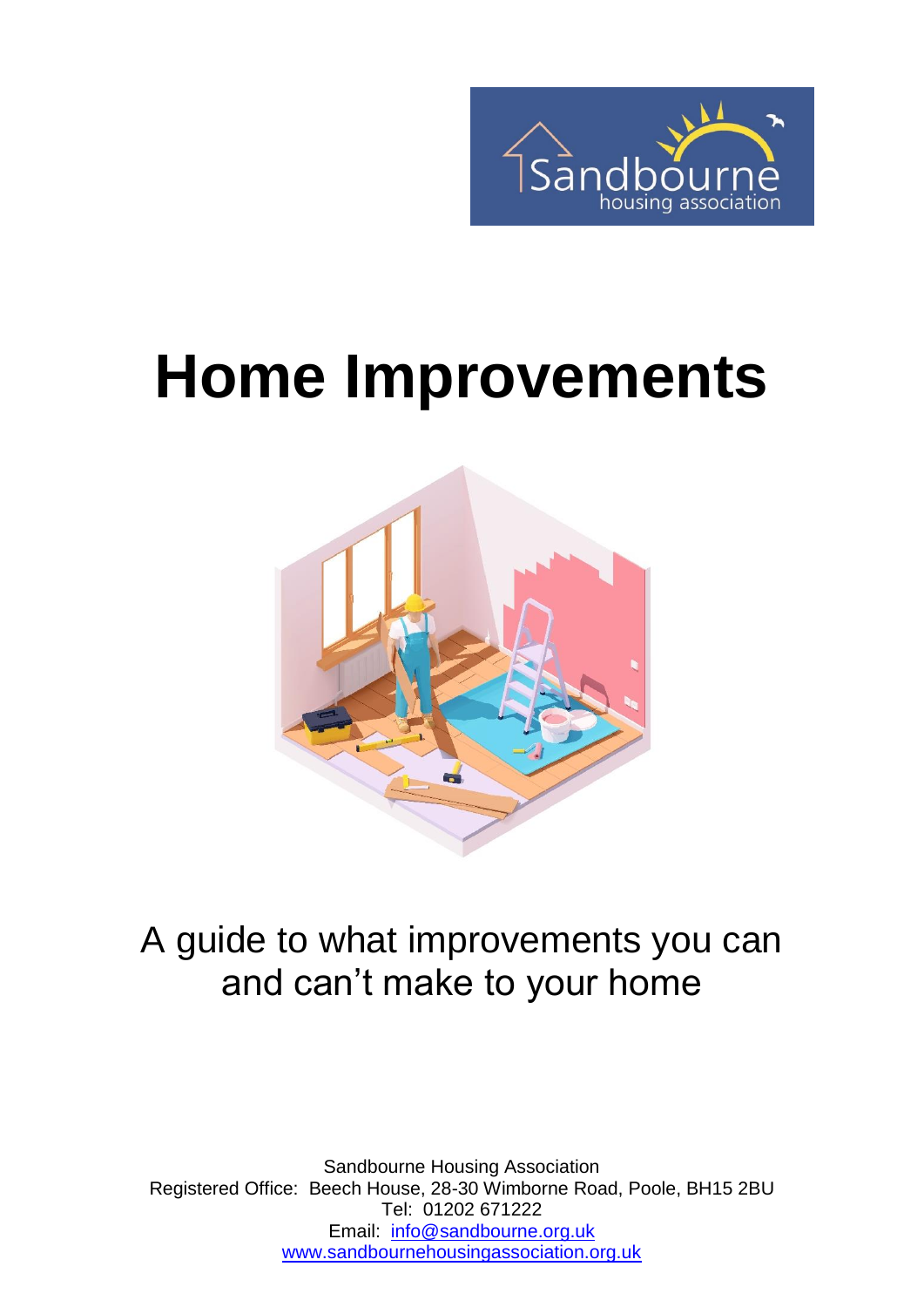## **Introduction**

This leaflet is intended to be a basic guide for residents about what changes and improvements you can make to your home. We have separate leaflets specifically covering general repairs and recharging for works.

The use of 'you' applies to all of our occupiers who are tenants.

The use of 'us' or 'we' refers to Sandbourne Housing Association.

#### **Changes to your home**

Once you have passed your probationary tenancy and become a full assured tenant, we allow you to put in fittings such as shelves and wall cupboards without our permission. However, you must not damage or remove anything that belongs to us.

You may also carry out other changes or alterations to your home but you must discuss your plans with us first. You should then write to us, giving us full details of what you plan to do. We will then write back to you with an answer within one month. You must not start this work before we have given you our permission.

Once you have carried out all the changes we have agreed to, you may be required to accept responsibility for ongoing repairs relating to any alterations you have made.

You would also need to provide us with proof that works have been carried out by an appropriate person, for example, electrician, plumber, etc, to our required standard.

If we find out that you have made changes to your home without our permission, we may ask you to change it back to its original condition at your own expense. If we have to do this, we will charge you for the costs involved. We **may**,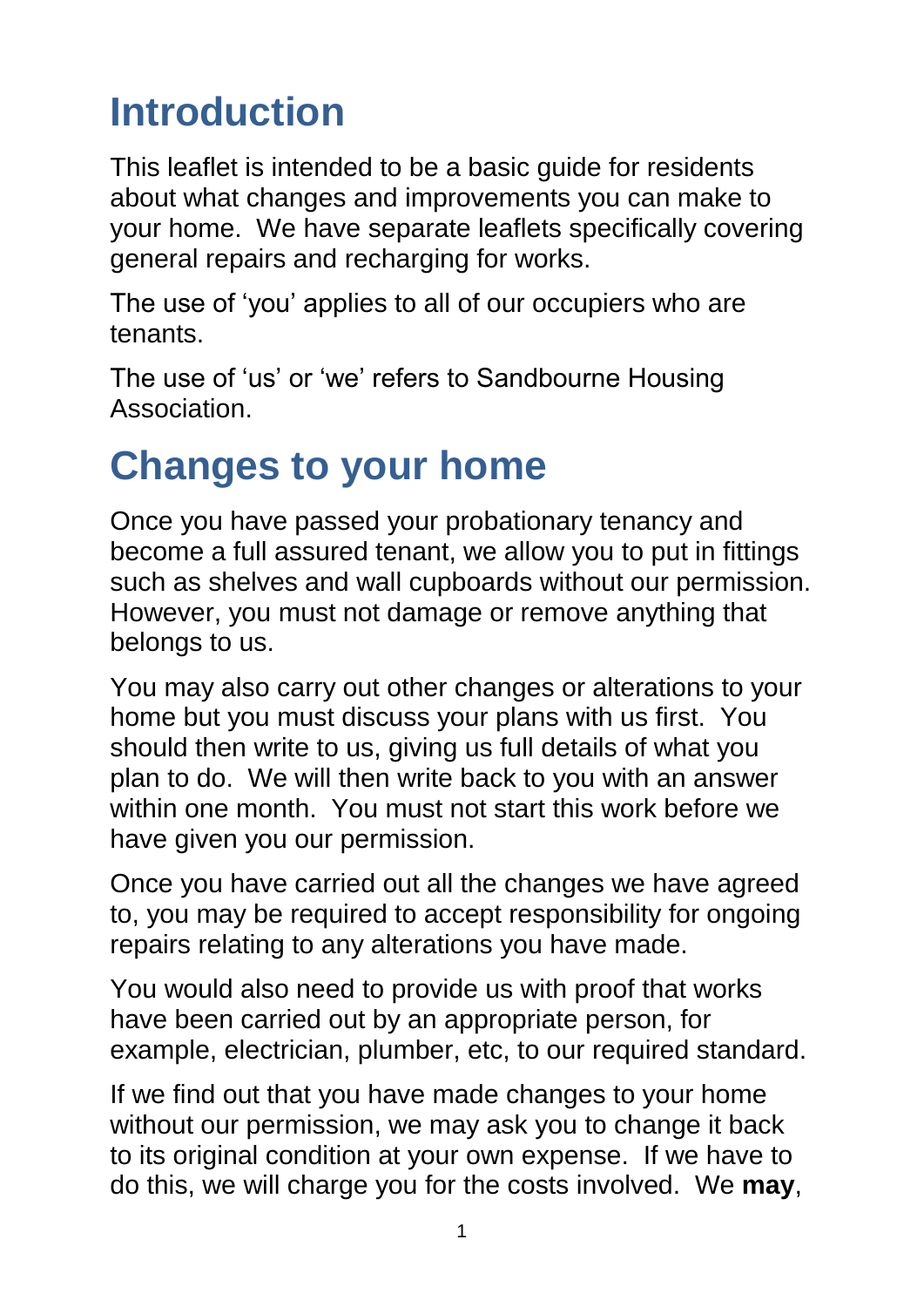at our absolute discretion, consider giving you permission after the event if we think what you have done to be reasonable.

#### **Major repairs or improvements we will do**

We have a programme of major repairs and improvements to our properties and grounds. We will consult you, well ahead of time, about any work we expect to do in or around your home, for example, double-glazing, a new kitchen, or a new heating system. We may undertake surveys to find out what work may be required, but some items may be automatically considered for replacement after a certain number of years.

If you need to be rehoused for a short period of time:

- we will pay the cost of removals;
- you will pay no more than your usual rent;
- we may give you the choice of staying in the property where you have been rehoused rather than returning to the home you have left;
- if you decide and choose yourself to move to another property before any works have been formally put in place, you will have to meet your own expenses for that move.

#### **What help is available if I, or a member of my household, becomes disabled?**

If you feel that you need to have adaptations made to your home, our Housing Team can tell you where to apply for the Local Authority Disabled Facilities Grant. The local authority will have to assess your needs and also get our